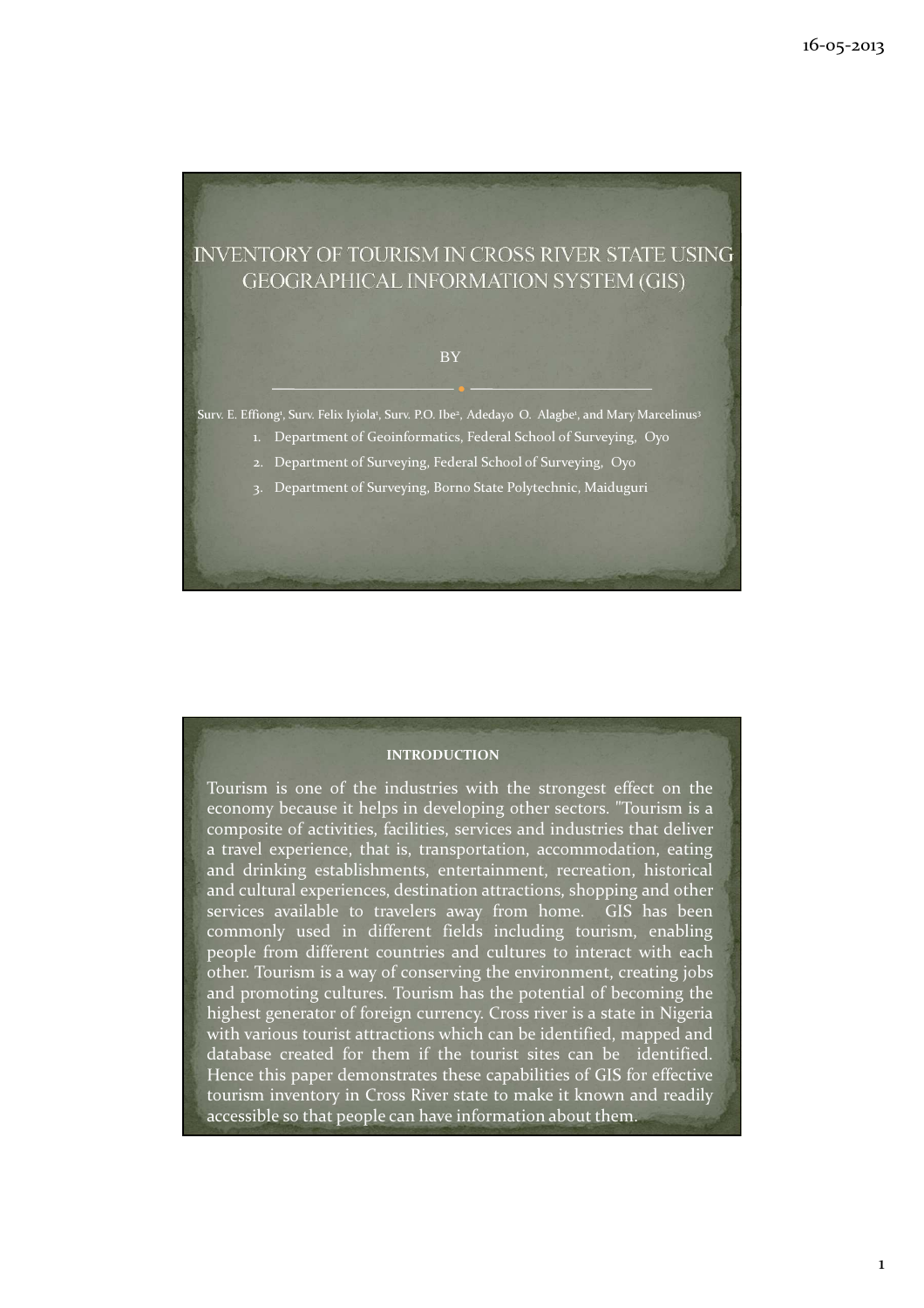#### STATEMENT OF PROBLEM

The use of Geographic Information System for tourism inventory within Cross River state is pertinent because of the unavailabilty of up to date digital tourism spatial database for proper utilization of tourisim.

## AIM OF THE STUDY

The aim of the study is to create a spatial database for tourism inventory in Cross River State using the technology of Geographic Information System.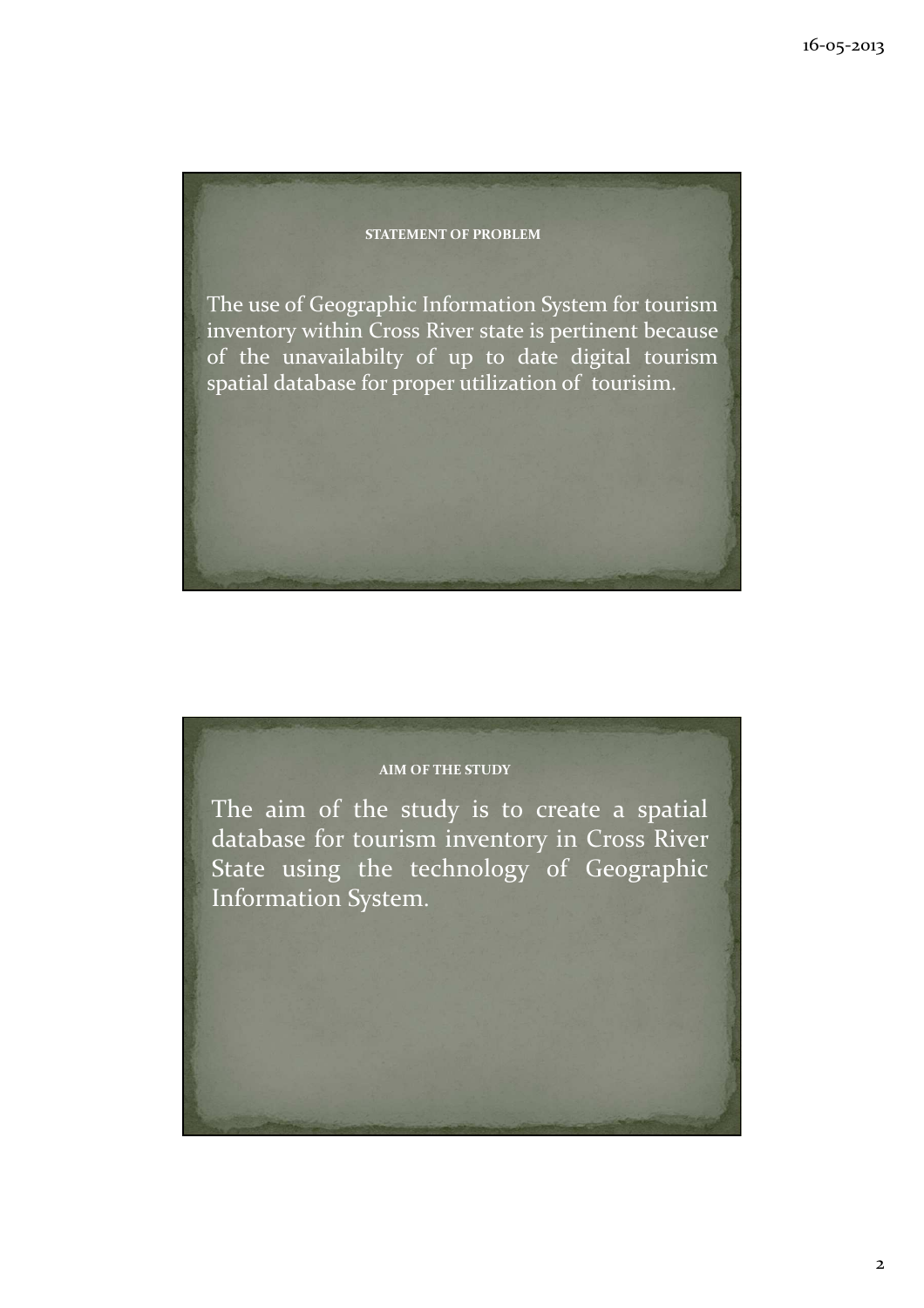#### OBJECTIVES OF THE STUDY

The objectives of the study include:

- 1. Database design
- 2. Geometric data acquisition
- 3. Attribute data acquisition using social survey
- 4. Database creation
- 5. Spatial analyses
- 6. Information presentation

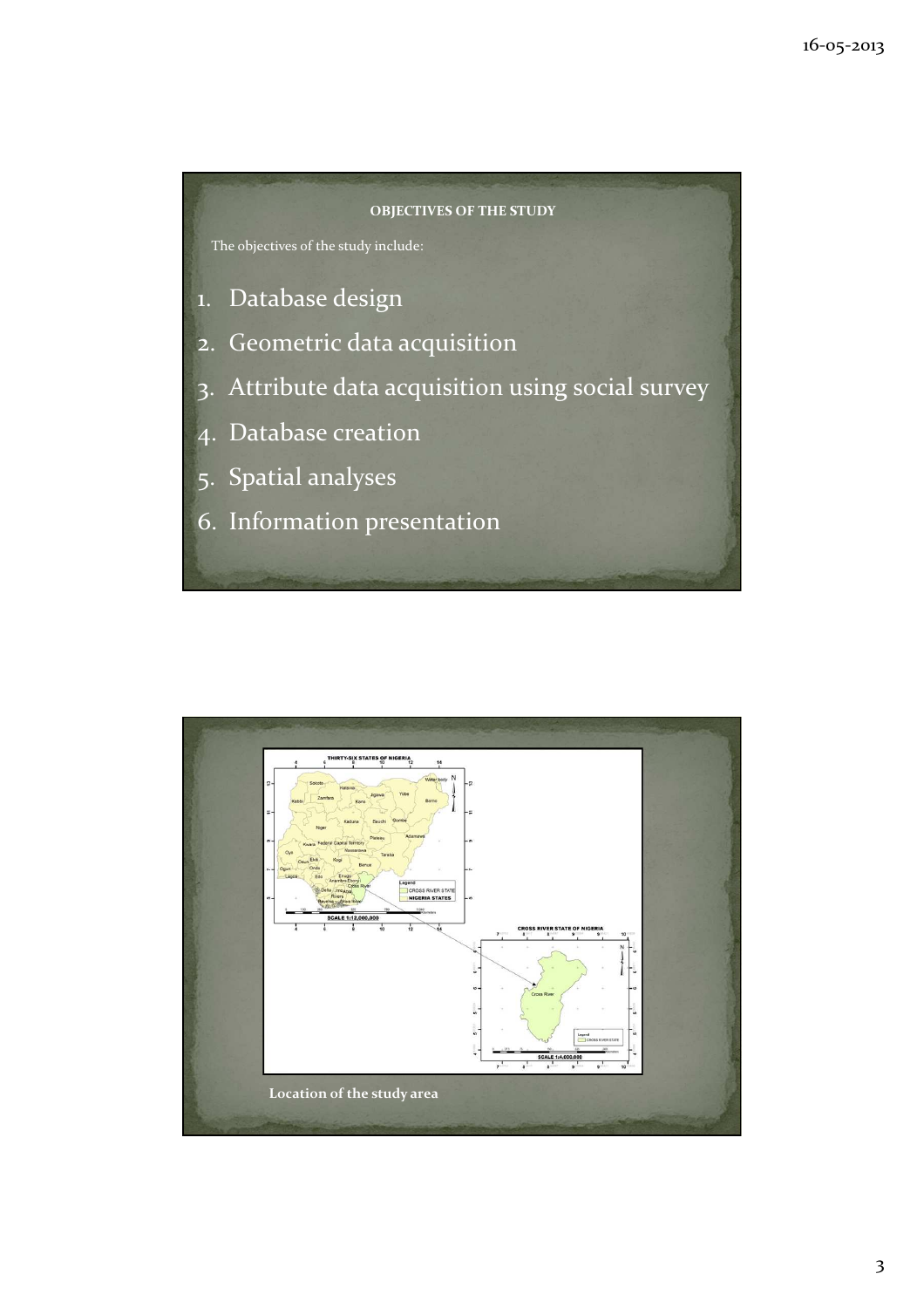

## DATA SOURCES

Primary data acquisiton was done using Handheld GPS. Secondary data used for this project was the existing map of Cross River State and the Cross River State Tourism Bureau Brochure (www.crossrivertourism.com)

#### DATABASE CREATION

The tables for the entities were created and populated in ARCGIS and the attribute tables were linked with geometric data.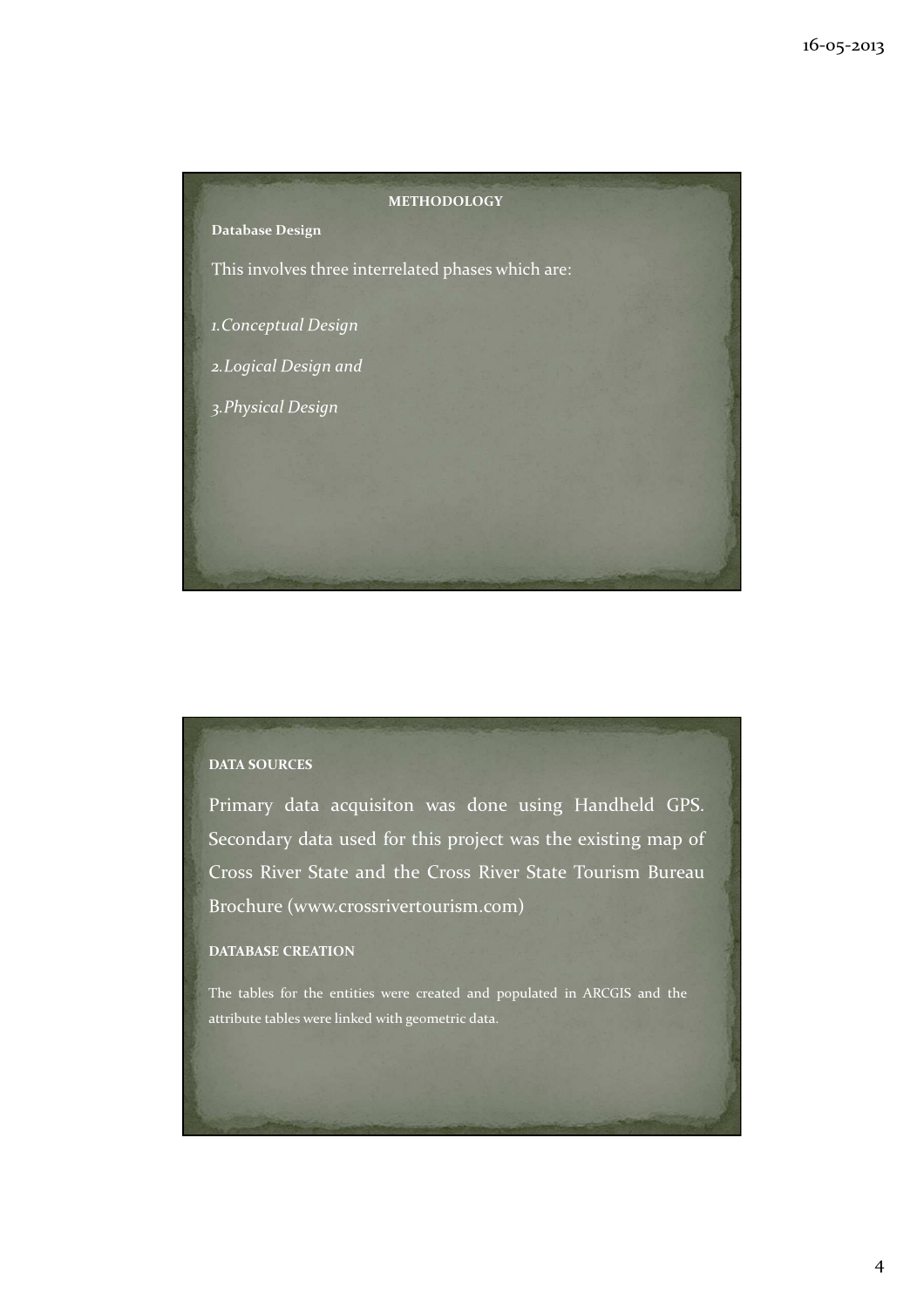| <b>OBJECTID*</b> | SHAPE * | Site <sub>2</sub>     | <b>TSite_Class</b> | <b>Activities Type</b>                           | <b>Tsite ID</b> | <b>Tsite location</b> |
|------------------|---------|-----------------------|--------------------|--------------------------------------------------|-----------------|-----------------------|
| 4                | Point   | Tinapa                | Artificial         | Premier buiness and Leisure Resort               | 202             | Cal municipal         |
| 5                | Point   | Ceramic,p Natural     |                    | Creativity                                       | 201             | Itigidi in Abi        |
| 6                | Point   | Ceramic.p National    |                    | Creativity                                       | 201             | Ediba in Abi          |
| $\overline{7}$   | Point   | Lake                  | Natural            | Fishing, waterfun etc                            | 201             | Ebom in Abi           |
| 9                | Point   | National p            | Natural            | Ecotourism.Biodiversity(plants and animals)      | 201             | Oban_in_Akamkpa       |
| 10               | Point   | Water fall   Natural  |                    | Waerfall                                         | 201             | Mkpat_in_Akampa       |
| 11               | Point   | Oasis Hot Artificial  |                    | Eco_logges                                       | 202             | Uyanga_in_Akamp       |
| 12               | Point   | Game Res Natural      |                    | Gorilla mountains, Wildlife sanctuary, Pandrilus | 201             | Kanyang in Boki       |
| 15               | Point   | Agbo wat Natural      |                    | Waterfall with different colours                 | 201             | Agbokin_in_Etug       |
| 16               | Point   | Beach                 | Natural            | Water fun                                        | 201             | Ikom                  |
| 19               | Point   | Ranch Re Natural      |                    | Temperate climate, Cable car, water park etc     | 201             | Obanliku              |
| 20               | Point   | Sandy be Natural      |                    | Waterfun                                         | 201             | Obubra                |
| 21               | Point   | Mary Sle r Artificial |                    | Residencial house                                | 202             | Akpap_Odukpani        |
| 22               | Point   | Leboku fe Artificial  |                    | Ekpe and yam festival                            | 202             | Ugep_Yakurr           |
| 23               | Point   | Marina re             | Natural/Artificial | Historical slave trade, Boat regatta             | 203             | Cal South             |
| 24               | Point   | Dam                   | Artificial         | Fishing and waterfun                             | 202             | Obudu                 |
| 25               | Point   | Beautiful_I Natural   |                    | Pinic.                                           | 201             | Ogoja                 |

## SPATIAL OPERATIONS

Spatial Analytical functions of Geographical Information System (GIS) distinguishes it from other information systems. The main objective of spatial analysis is to combine and transform geodata from various sources into useful geoinformation for decision makers.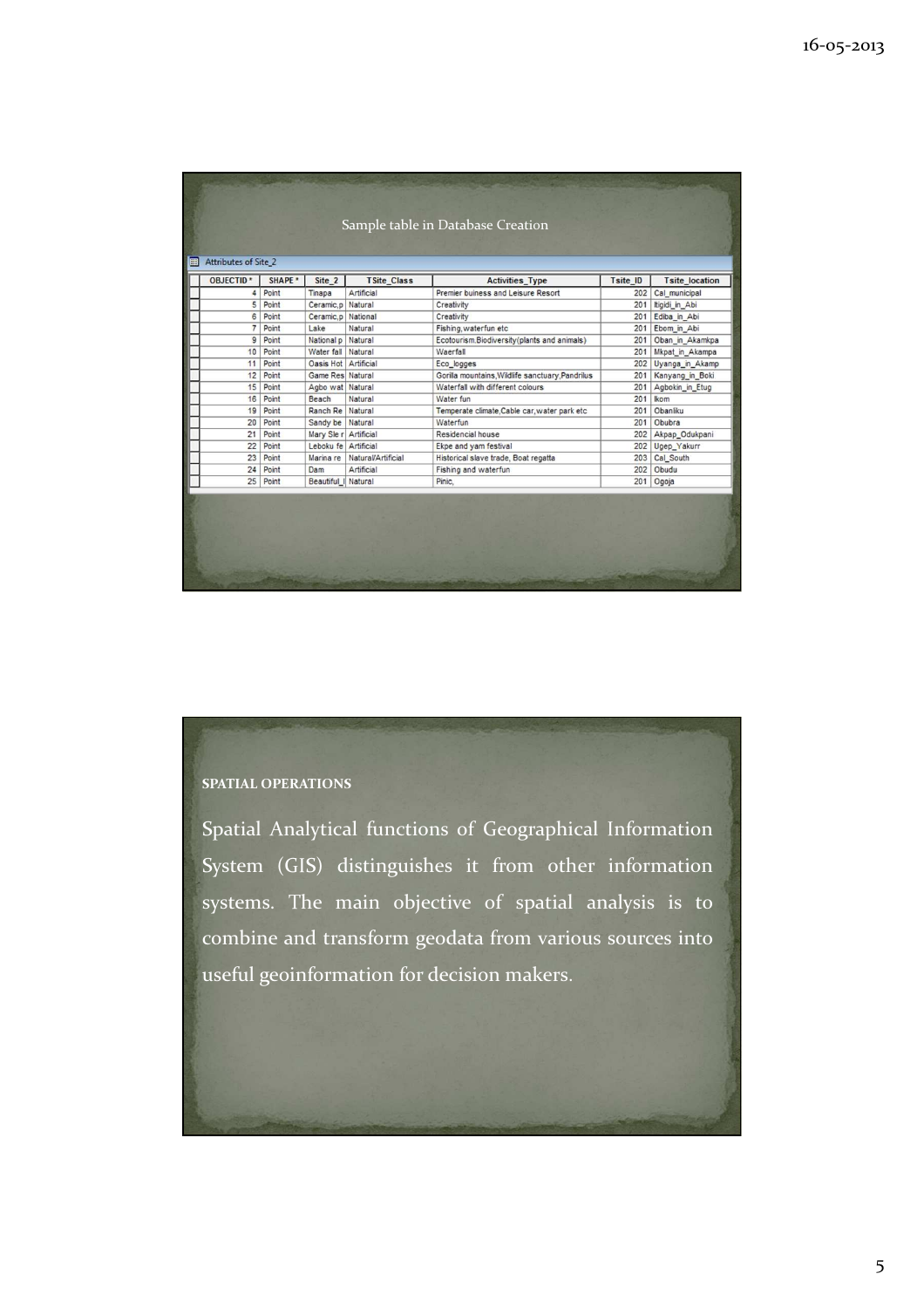

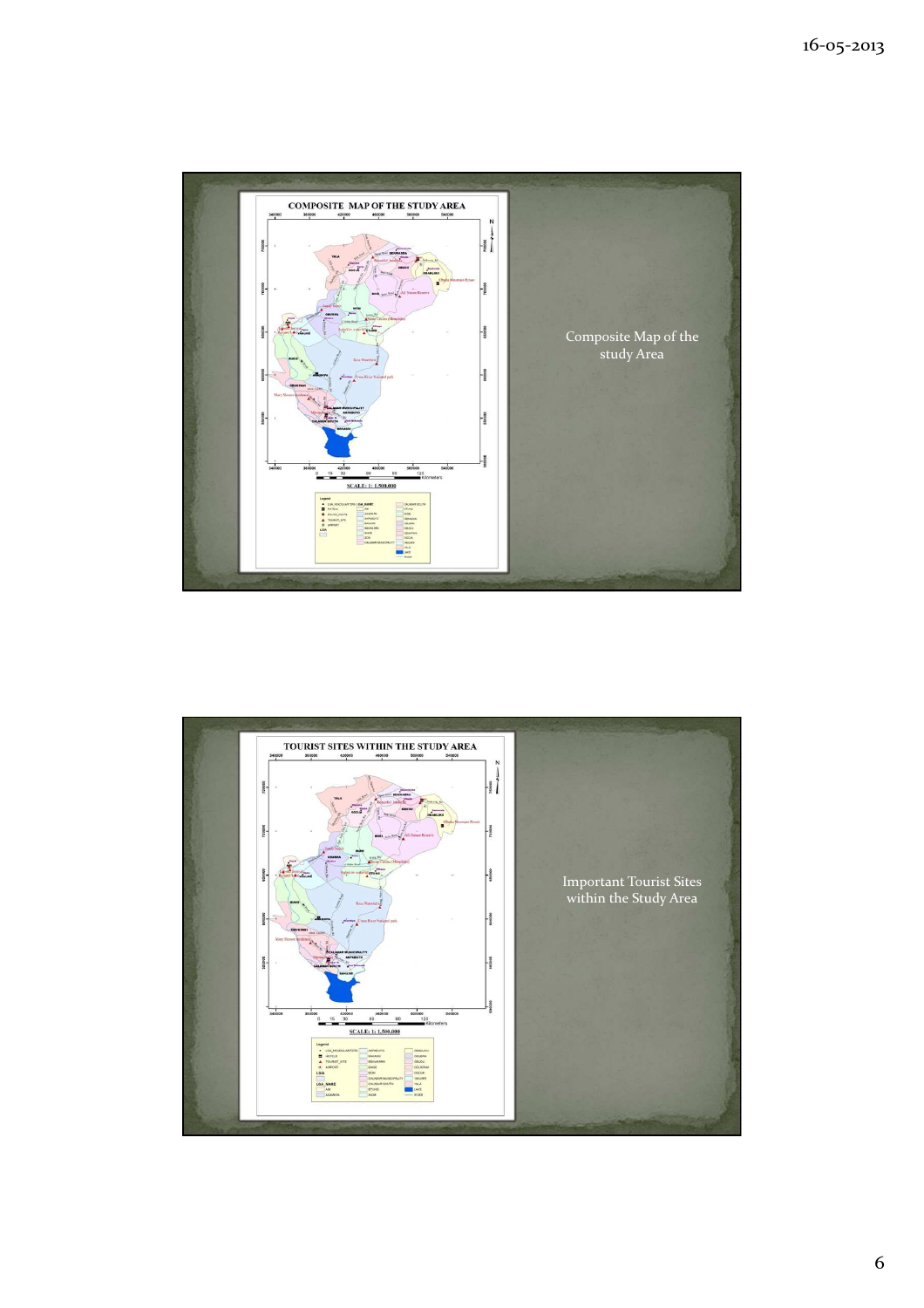| <b>OBJECTID</b> * | Site 2                       | <b>Tsite location</b> | <b>TSite Class</b> | <b>Activities Type</b>                           |  |
|-------------------|------------------------------|-----------------------|--------------------|--------------------------------------------------|--|
| 1                 | Tinapa                       | Cal municipal         | Artificial         | Premier buiness and Leisure Resort               |  |
| 2 <sup>1</sup>    | Ceramic, pottery             | Itigidi in Abi        | Natural            | Creativity                                       |  |
| 3 <sup>1</sup>    | Ceramic, pottery             | Ediba_in_Abi          | Natural            | Creativity                                       |  |
| 4                 | Refome Lake                  | Ebom_in_Abi           | Natural            | Fishing, waterfun etc                            |  |
| 5                 | Cross River National par     | Oban in Akamkpa       | Natural            | Ecotourism.Biodiversity(plants and animals)      |  |
| 6                 | <b>Kwa Waterfalls</b>        | Mkpat_in_Akampa       | Natural            | Waerfall                                         |  |
|                   | 8 Afi Nature Reserve         | Kanyang in Boki       | Natural            | Gorilla mountains, Wildlife sanctuary, Pandrilus |  |
| 9 <sup>1</sup>    | Agbokim waterfall            | Agboki in_Etung       | Natural            | Waterfall with different colours                 |  |
|                   | 10 Stone Circles (Monoliths) | Ikom                  | Natural            | Water fun                                        |  |
| 11 <sup>1</sup>   | Obudu Mountain Resort        | Obanliku              | Natural            | Temperate climate, Cable car, water park etc     |  |
|                   | 12 Sandy beach               | Obubra                | Natural            | Waterfun                                         |  |
| 13                | Mary Slessor residence       | Akpap_Odukpani        | Artificial         | Residencial house                                |  |
| 14                | Leboku festival              | Ugep_Yakurr           | Artificial         | Ekpe and yam festival                            |  |
| 15                | Marina resort                | Cal South             | Natural/Artificial | Historical slave trade, Boat regatta             |  |
| 16                | Dam                          | Obudu                 | Artificial         | Fishing and waterfun                             |  |
| 17                | <b>Beautiful landscpe</b>    | Ogoja                 | Natural            | Pinic.                                           |  |
|                   |                              |                       |                    |                                                  |  |

### **Spatial Search**

Spatial search operations involves retrieving feaures selectively using user defined logical conditions. A spatial search operation was performed to retrieve all natural tourist sites within the atudy area

**Query 1**: Select natural tourist sites within the study area

Syntax: [TSite\_Class] = 'Natural'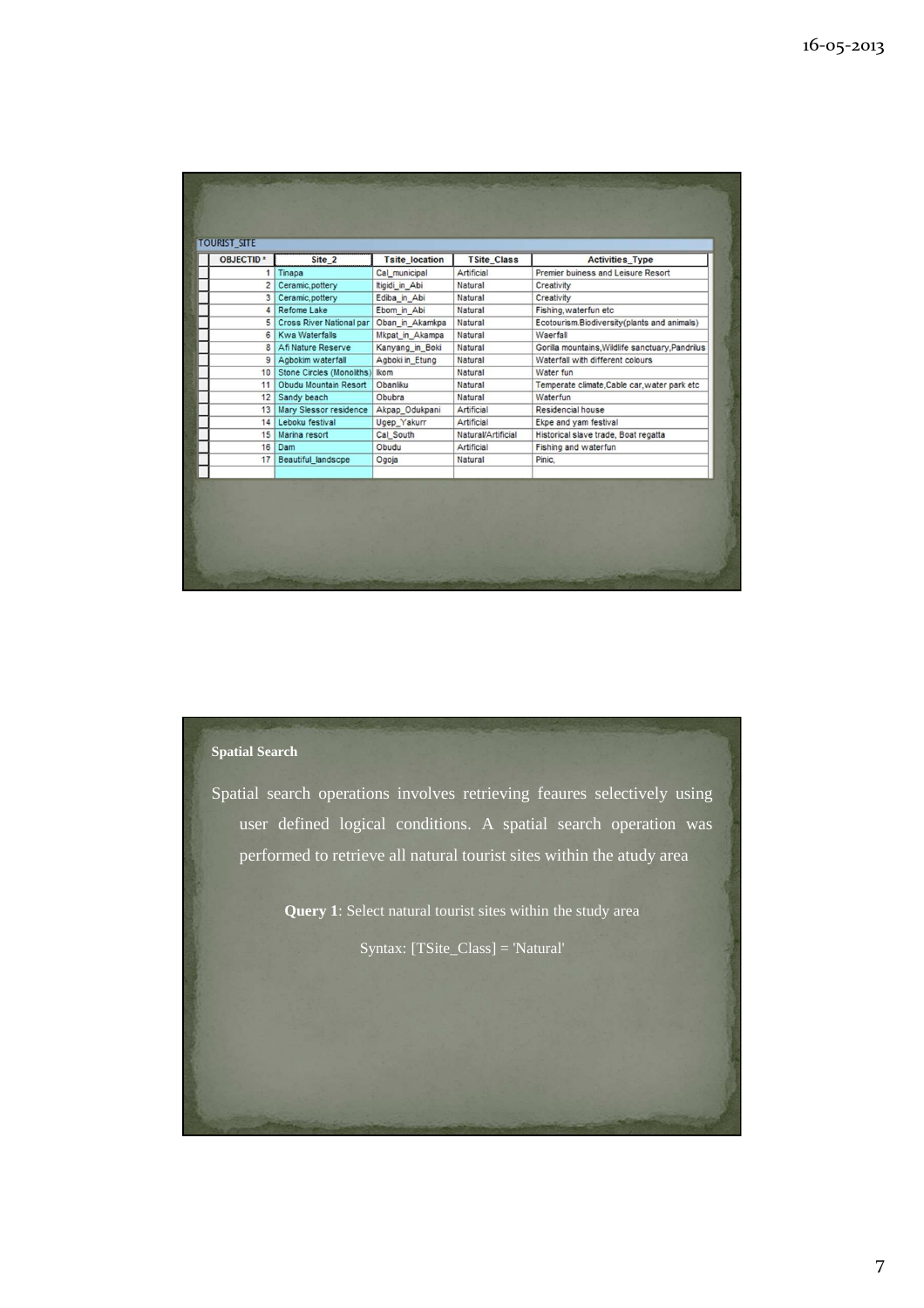

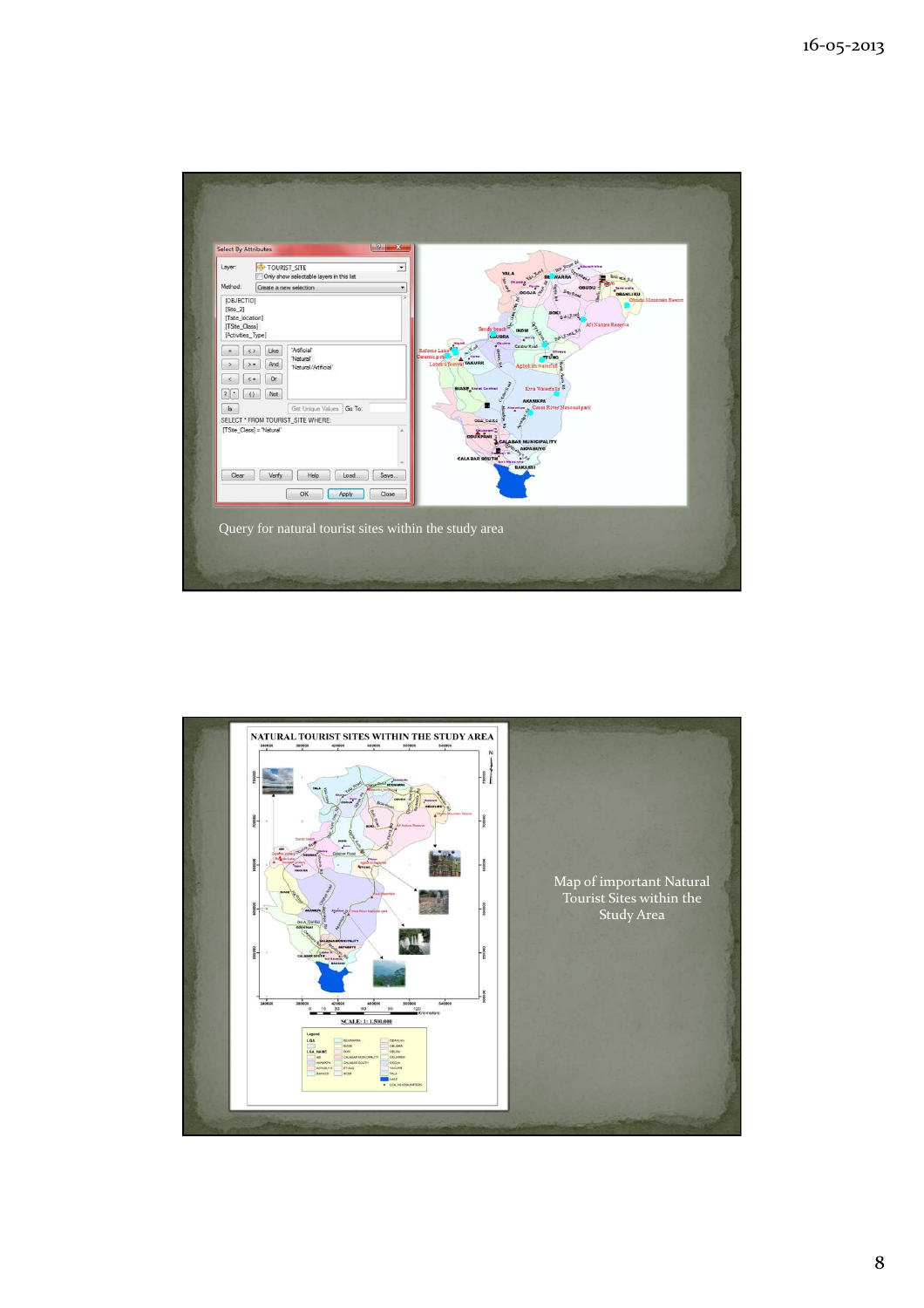#### **Networl Analysis**

The network analysis too is a vital component of a Geographic Information System software. It is use in analyzing transportation line to determine shortest and fastest routes within the network Network analysis is carried out to determine the routes from points on the network to a tourist's site. The first analysis here is to simulate the optimal route a tourist will take when moving within a network from Bebi A trp Airport to Stone Circle Monoliths – a tourist site

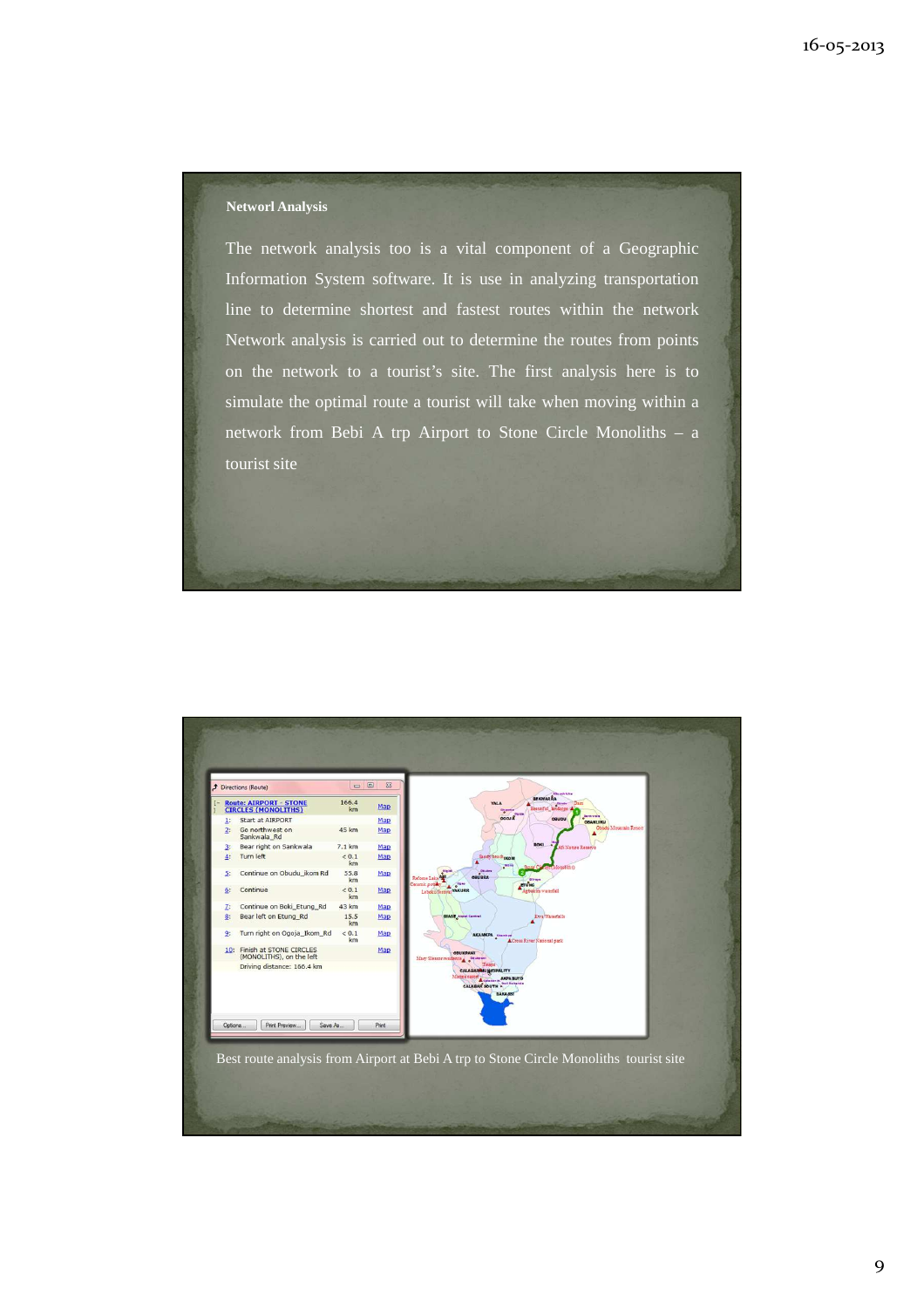

| Comparison between best and alternative route |                   |                    |                   |  |  |  |  |  |
|-----------------------------------------------|-------------------|--------------------|-------------------|--|--|--|--|--|
| <b>LOCATION</b>                               | <b>BEST ROUTE</b> | <b>ALTERNATIVE</b> | <b>DIFFERENCE</b> |  |  |  |  |  |
|                                               |                   | <b>ROUTE</b>       |                   |  |  |  |  |  |
| Bebi Airport to Stone Circle                  | 166.4km           | 189.5km            | 23.1km            |  |  |  |  |  |
| Monolith tourist site                         |                   |                    |                   |  |  |  |  |  |
|                                               |                   |                    |                   |  |  |  |  |  |
|                                               |                   |                    |                   |  |  |  |  |  |
|                                               |                   |                    |                   |  |  |  |  |  |
|                                               |                   |                    |                   |  |  |  |  |  |
|                                               |                   |                    |                   |  |  |  |  |  |
|                                               |                   |                    |                   |  |  |  |  |  |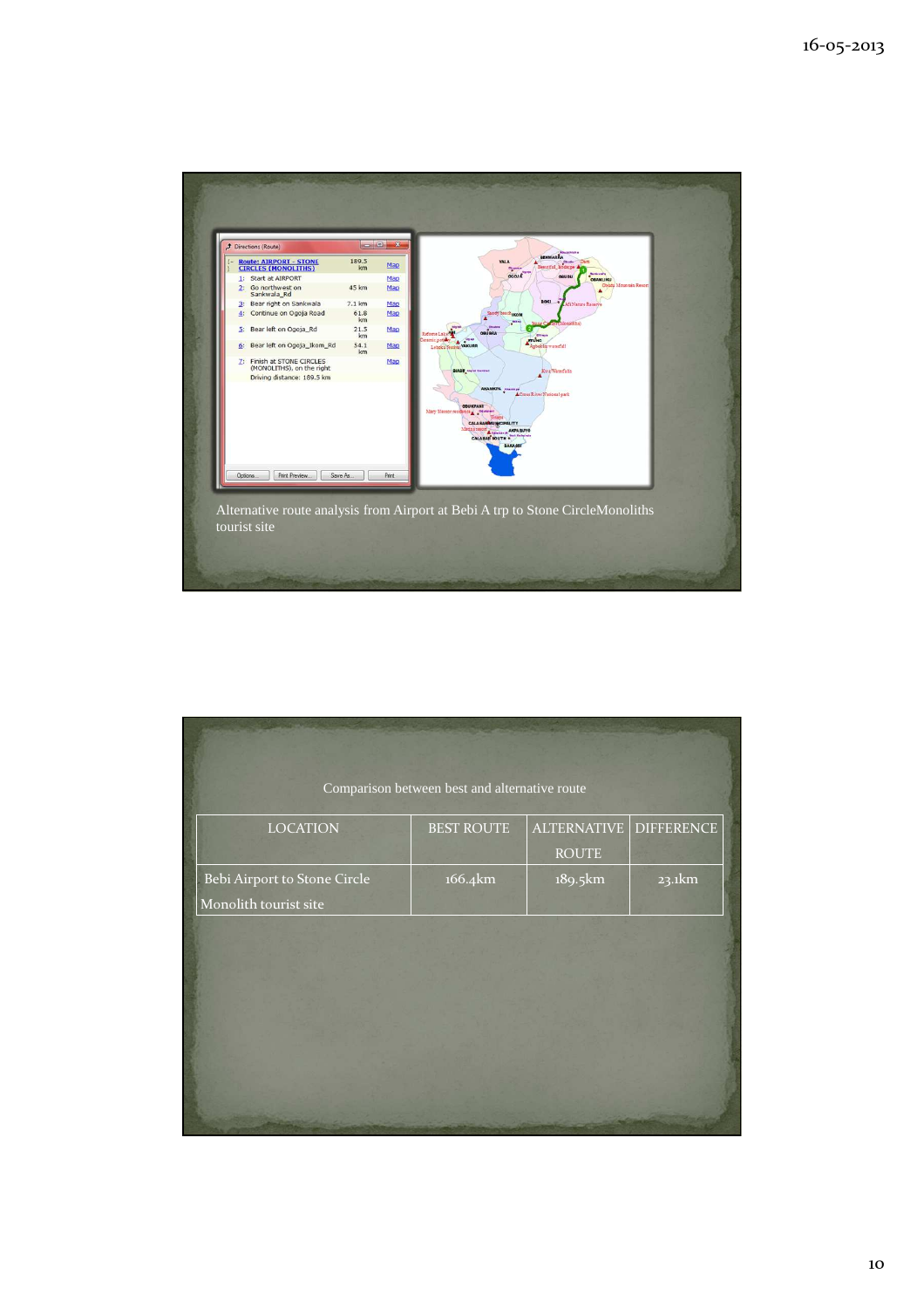#### **CONCLUSION**

This research has been able to demonstrate the dynamic capacities of Geographic information system application in mapping, analysis and modeling of Geographic phenomenon. This will aid tourism planning authorities, tourists, and government agencies to visualize, plan and access various tourist sites in Cross River State. It will enable tourism authority to plan for security, enable government to have electronic records of the location of each tourism site and there by enable tourist have an overview of tourism resources. It also allows for future updating of the database.

#### RECOMMENDATIONS

- Detailed information about tourism activities should be put in the database making them easily available and accessible.
- The tourism database should be made to cover the road network of Cross river State and updated from time to time in other to capture new developing tourism areas and facilities that are present.